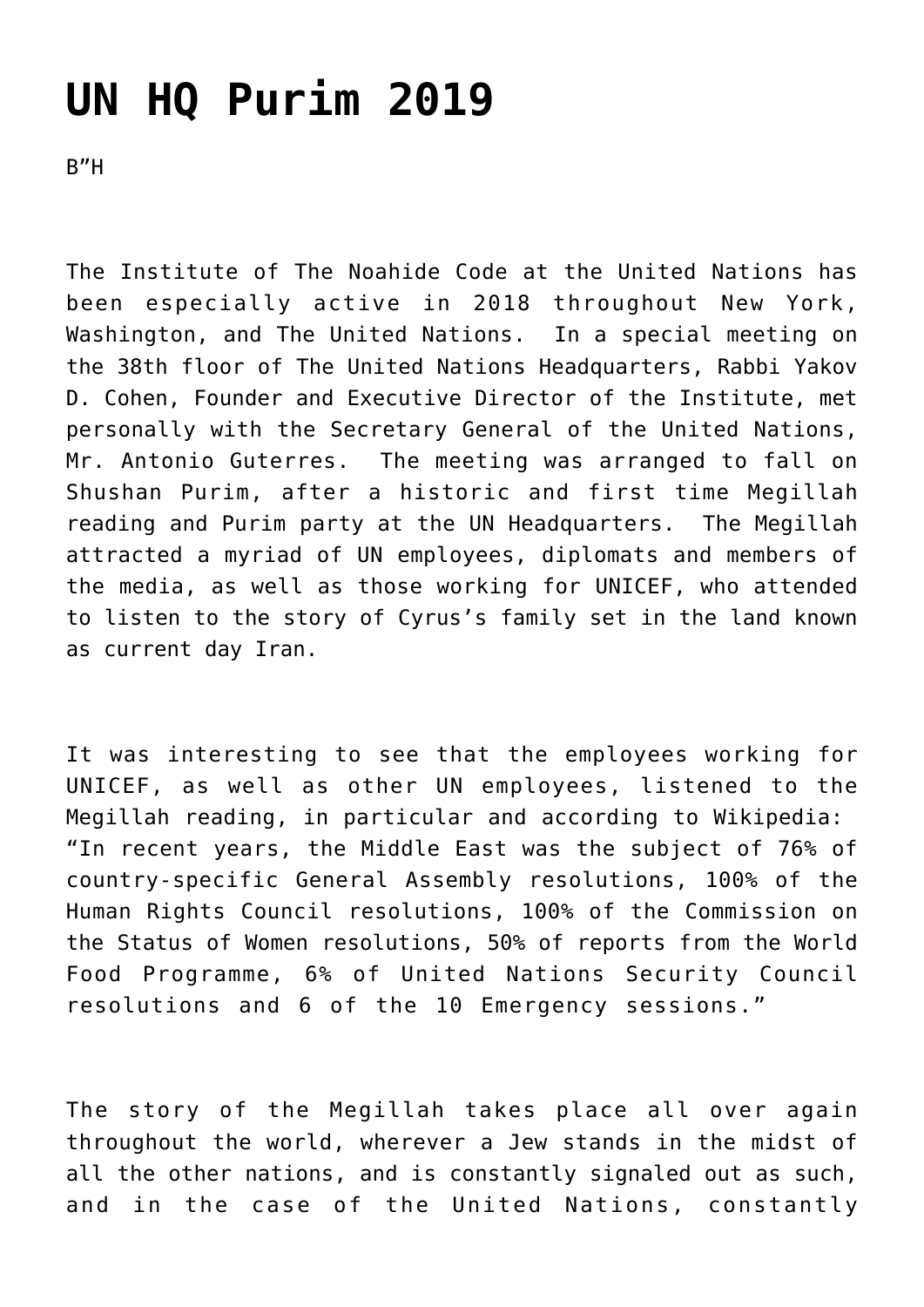diplomatically sanctioned. But the Megillah also offers the lesson that Rabbi Mordechai gathered children to pray, thereby getting parents and families involved in doing good and saving the world while saving his own people. That story, has resonance in the halls of the United Nations, where such emphasis is placed on the welfare of children, of families wrought apart by strife and war, and violence, where the hope resides in saving children, to save the world.

As a foundation for the meeting with Secretary General Antonio Guterres, for Jews at the United Nations there was light, joy, overt happiness and honor. The Secretary General was extremely happy to meet with Rabbi Cohen, and acknowledged Rabbi Cohen's efforts to shed light among those who transit through the UN. Both gentlemen spoke about the Isaiah Wall in front of the United Nations where it clearly states the time when people will 'bet their swords into plowshares'. The Rebbe Rabbi Menachem M Schneerson referred in January of 1992 that the arms reduction agreement between the former USSR and the United States, particularly meant that Isaiah's prophecy was coming to fruition.

It was in that very site of Isaiah's Wall, that for the first time, a Mehorah was lit during Chanukah. Illuminating the steps that connect First Avenue up to the leafy and beautiful NYC enclave known as Tudor City, the Menorah had as witnesses to its initial 2017 lighting, Ambassadors from Ukraine, Uruguay and the United States, as well as representatives from Azerbaijan, Canada and Slovakia, among others. For eight days, a beacon of light -and victory for the Jewish peoplecould be seen from any floor of the United Nations Headquarters. That there was sufficient oil to last eight days in the initial Chanukah story paralleled in 2017, that there was sufficient respect among the nations to value and to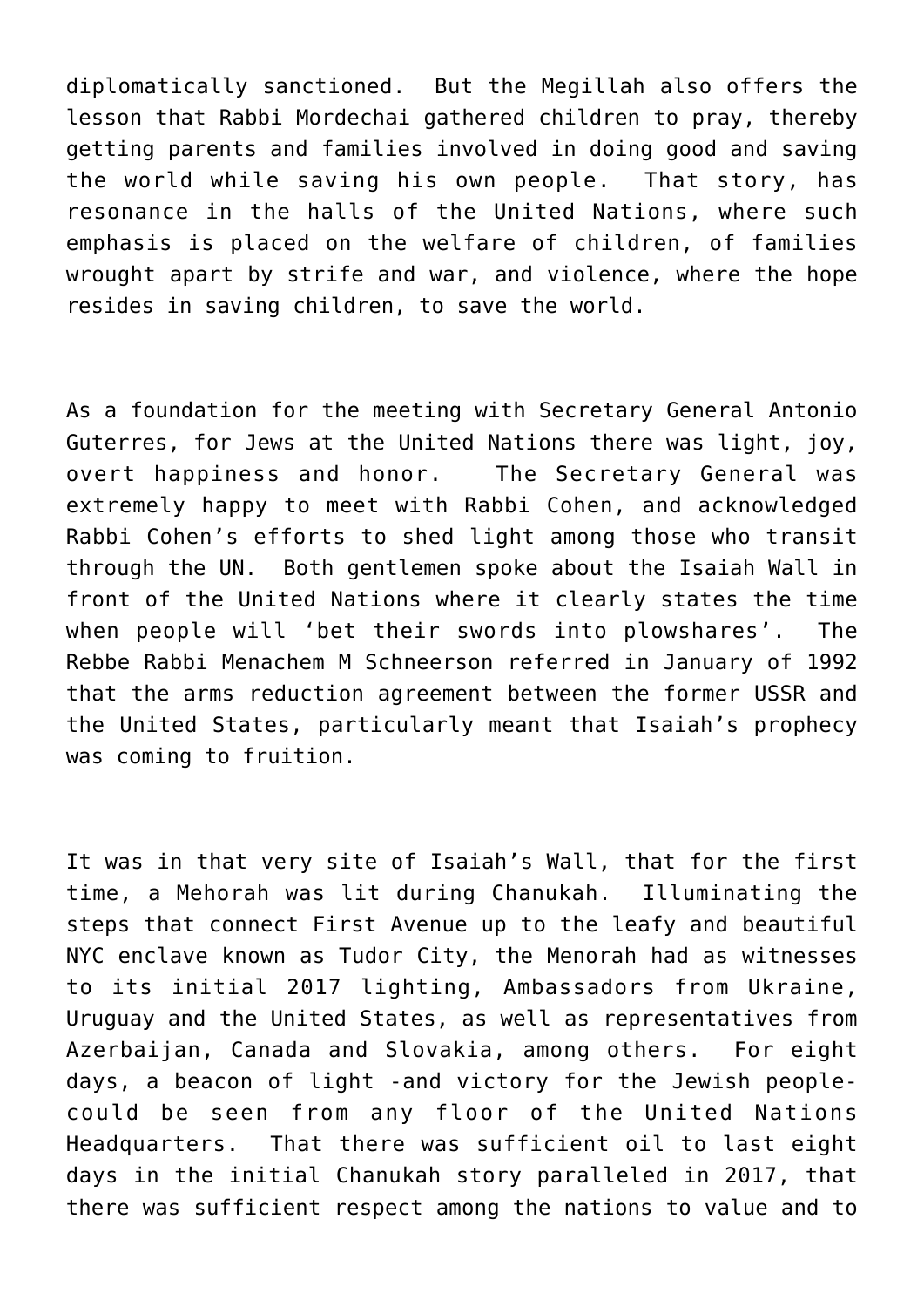enjoy the light glowing from each additional lit lamp. An everlasting symbol of Judaism stood tall and erect in front of a huge building where 193 countries often convene, to discuss how to put an end to poverty, to put an end to war, to teach people to live in peace with one another, how to uphold peace and security.

The Universal Noahide Code "UNC", setting forth to the international diplomatic and religious community what philosopher Hugo Grotius cited as the basis for the 1945 United Nations Charter and thus, the cornerstone of all international law. Grotius further pointed out that the "UNC" is the practical means, by which humanity may strive to live in unity and in peace and can thus fulfill its potential to see all the families of the earth blessed. These laws of peace and unity encompass respect for G-d, for human life, respect for the family, for other people's property, for the creation, respect for judicial systems plus respect for all creatures and the environment.

A day does not go by that someone at the United Nations and its corridors, does not approach Rabbi Cohen first just to say hello. It is after all, not usual to see a Rabbi transiting through the building. From the initial encounter, the Rabbi hands over to the person a 'good card', which reflects the Universal Noahide Code. During a recent encounter, a man said after hearing what the Codes entail: 'I could live by that'. Just as Jews were able to be redeemed from Egypt and to this day is an ongoing and dynamic process, humankind too, shows its need to leave the constraints of everyday life and society, and to be elevated spiritually, to know its Creator. The Noahide Codes do serve as a bridge to unite humanity, for peace and unity and love. There is no better place to evidence this, as the United Nations: a place which has a unique calling to beat their swords -and hate- into plowshares, transforming humanity into brotherhood, to a time when the whole world will only know Him.